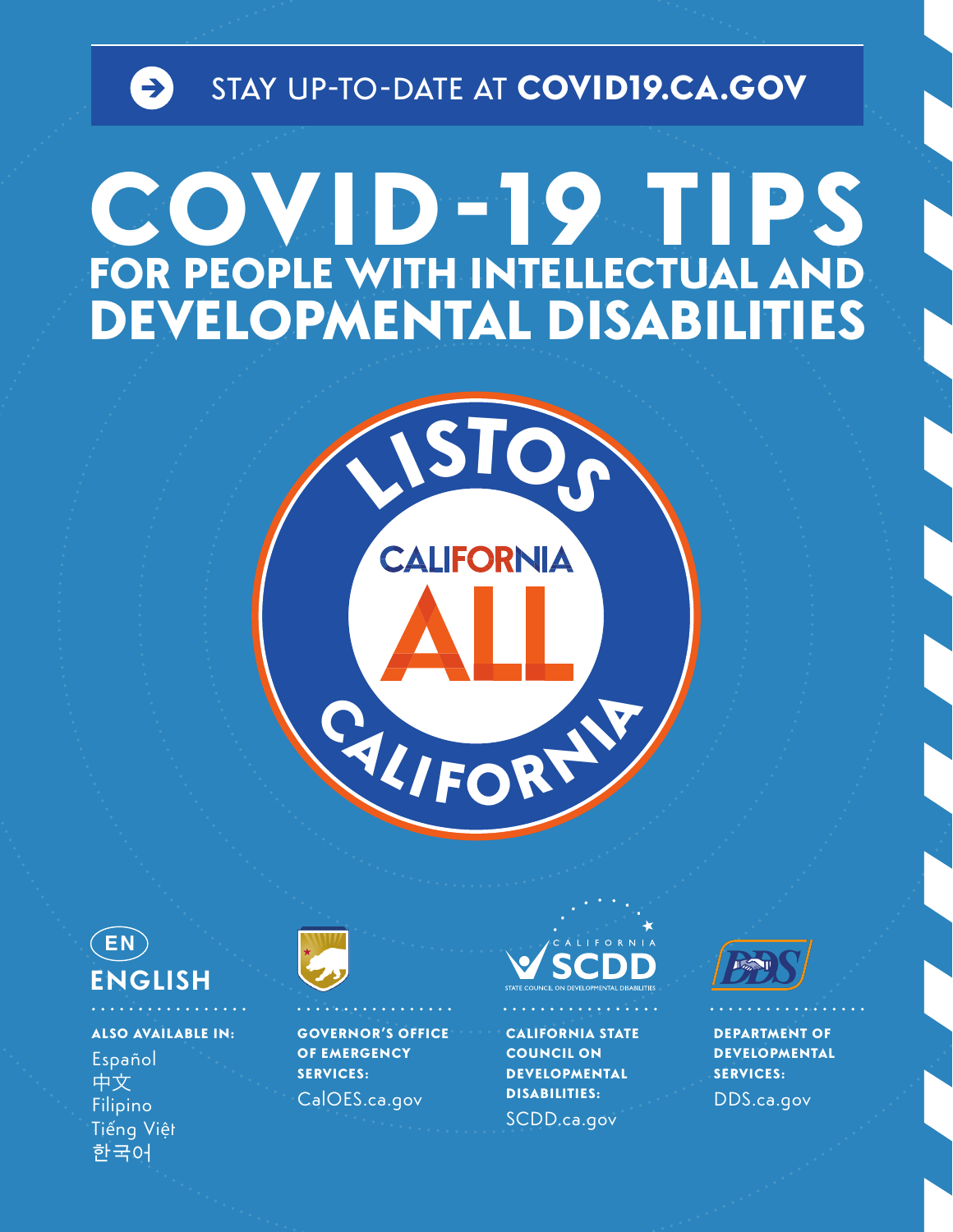# Coronavirus Safety Tips

## **Practice good habits**



Wash hands often **Cover coughs and sneezes** Clean things you touch with soap and water **with a sleeve or tissue.** A lot, like doorknobs **for** 20 seconds. **Then throw away the tissue. and light switches.** 



**YOUR ACTIONS SAVE LIVES** 



**Stay home** 



Stay home, **except to get medical care or buy things you need.** 



**Do not touch your face while wearing your mask.** 



**If you have to go out,**  stay 6 feet away **from other people.** 



**When you take the mask off at home, put it in the laundry.** 



**When you must go out, wear a mask over your nose and mouth.** 



**Wash your mask in** hot water.

# **What does this sickness feel like?**

Some people with COVID-19 feel very sick, others do not feel sick at all. People who get sick often have:

- 
- difficulty breathing shaking with chills sore throat
- 
- 
- 
- cough chills chills headache
	-
- fever muscle pain loss of taste or smell

**If you have a two or more of these symptoms, call your doctor about how to get help.**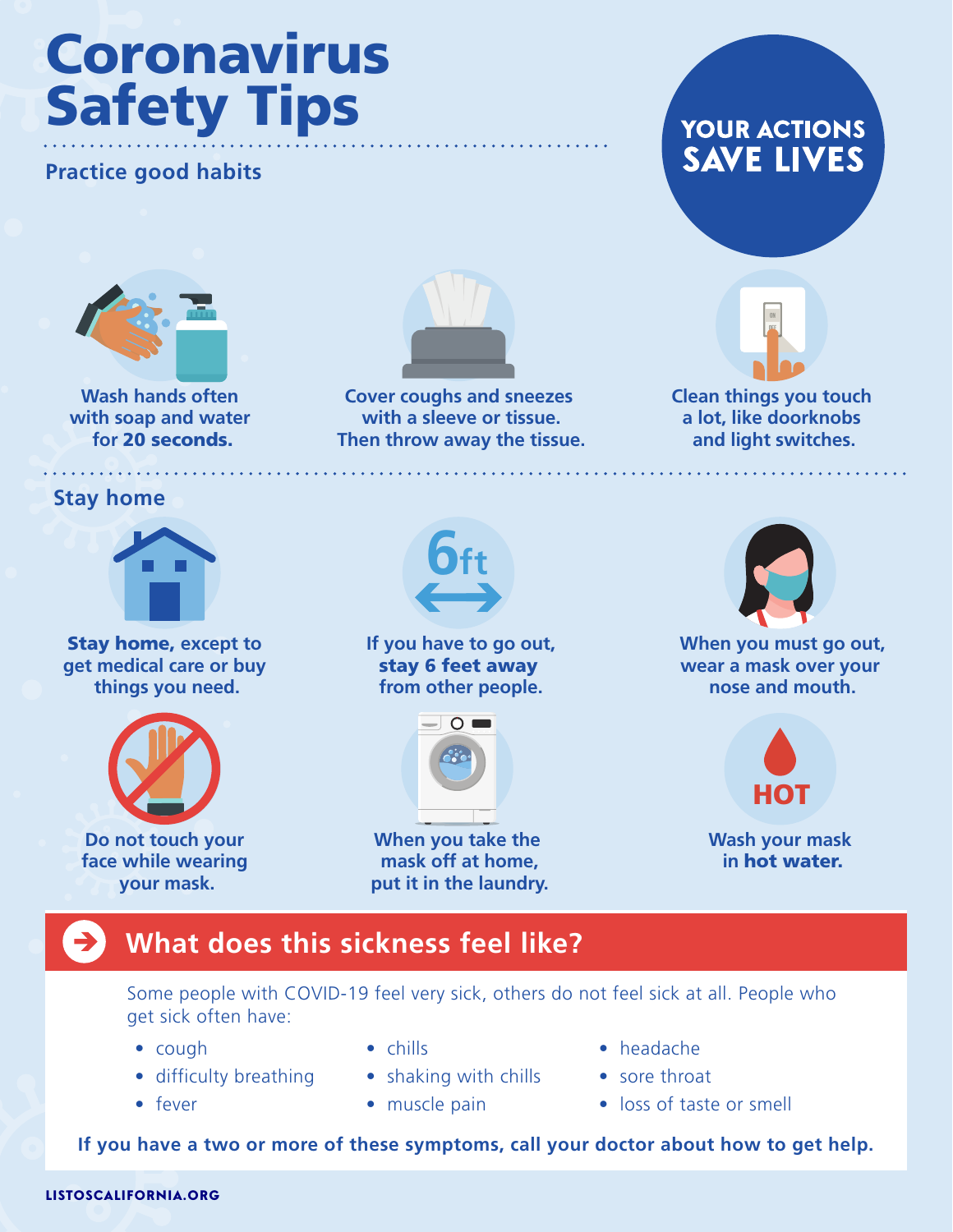# Self-care Tips

# **Take good care of yourself**

- $\bullet$  Stay healthy, rested and strong.
- $\heartsuit$  Eat healthy foods, exercise often and get lots of sleep.

#### **Make an emergency contact list**

- $\heartsuit$  Make an emergency contact list with names and phone numbers for important people in your life.
- $\odot$  These may be your family, friends, neighbors, drivers, healthcare and service providers, teachers, employers or others in your circle of support.

#### **It is normal to feel anxious when your life changes**

- $\heartsuit$  Reach out to a friend or family member to talk about any worries you have.
- $\otimes$  Ask providers or caregivers to explain any changes in your services.

#### **Check in with family and friends**

- Use the phone, video calls, email, texting or social media to stay connected.
- $\oslash$  Ask a friend or family member if you need help using them.

#### **Take time each day to relax: books, movies, games, meditation, calling a friend**

Avoid too much news and things that make you feel stressed or anxious.













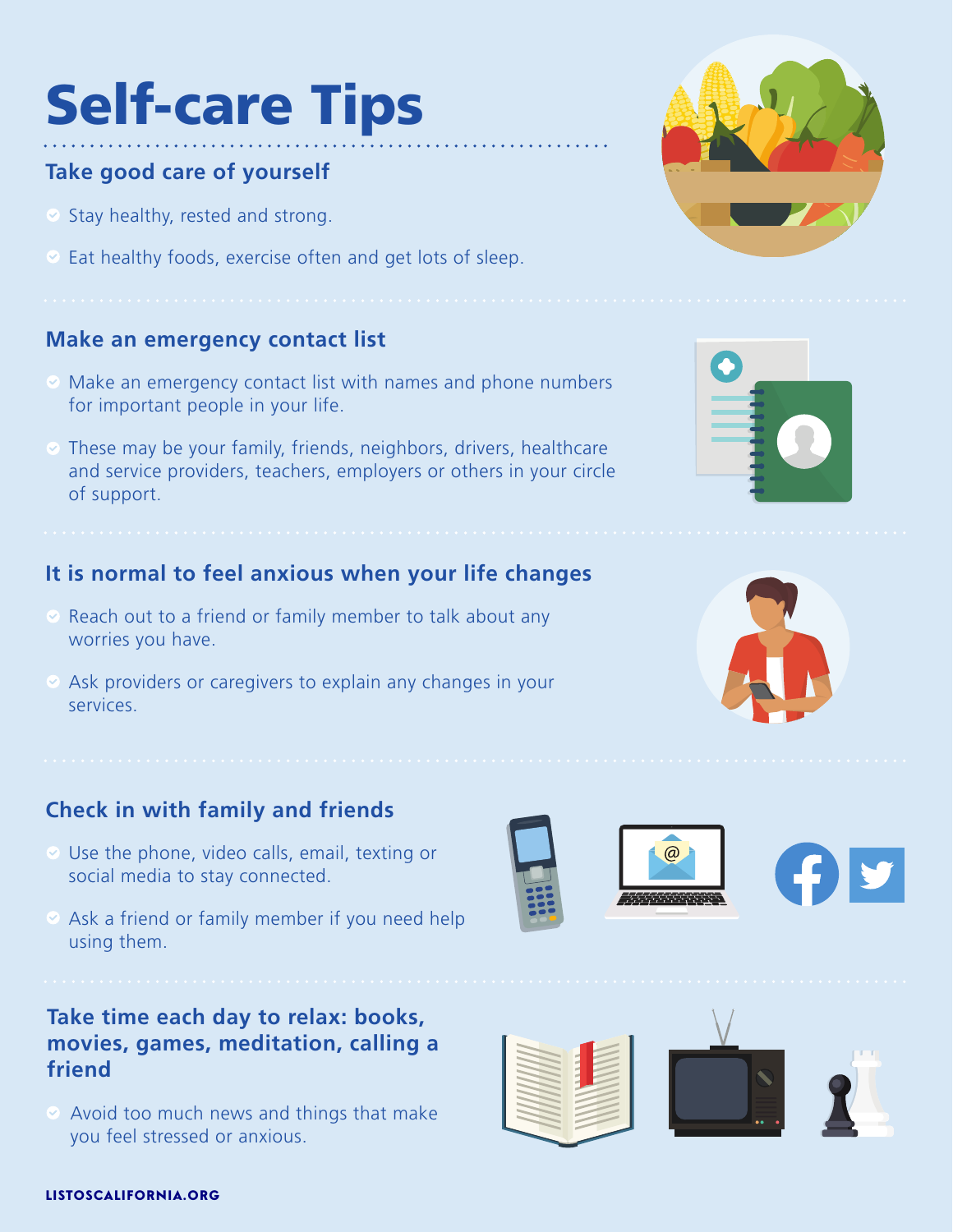# Make a Plan

#### **Make a plan in case you get sick**

- $\odot$  Check that people in your circle of support are available to help you.
- $\heartsuit$  See who can help you if your usual support gets sick.
- Make sure you have a 30-day supply of medications and food and other supplies to stay home comfortably for a few weeks.

## **If you get sick**

- $\otimes$  Ask for help from your circle of support.
- $\circ$  If possible, pick one person to be your main caregiver.
- Wear a face mask when your caregiver is nearby.
- $\odot$  Stay away from others in your household, including pets.
- $\odot$  If possible, use a separate bedroom and bathroom.
- Use separate dishes, cups and utensils.
- Only see visitors that need to take care of you.
- $\heartsuit$  Tell someone if your fever or cough gets worse or if it gets harder to breathe.
- Always call before going to the doctor or emergency room.

## **Make a plan in case you need to go to a hospital**

- $\odot$  Make a Health Profile with important information about you and your health.
- $\heartsuit$  Be ready to tell hospital staff how you communicate. Here is a form you can have ready. **[communicationfirst.org/covid-19/](https://communicationfirst.org/covid-19)**
- $\odot$  Plan for things you may need to bring to the hospital.
- Talk with your circle of support about who will help you in the hospital.

#### **If you must go to the hospital**

- $\odot$  Label all devices with your name and phone number.
- $\bullet$  Pack device chargers and extra batteries.
- $\circ$  Give hospital staff your Health Profile.
- $\bullet$  Ask hospital staff for what you need to communicate.
- Ask hospital staff to help connect devices to Wi-Fi.





| í |  |
|---|--|
|   |  |
|   |  |
|   |  |
|   |  |
|   |  |